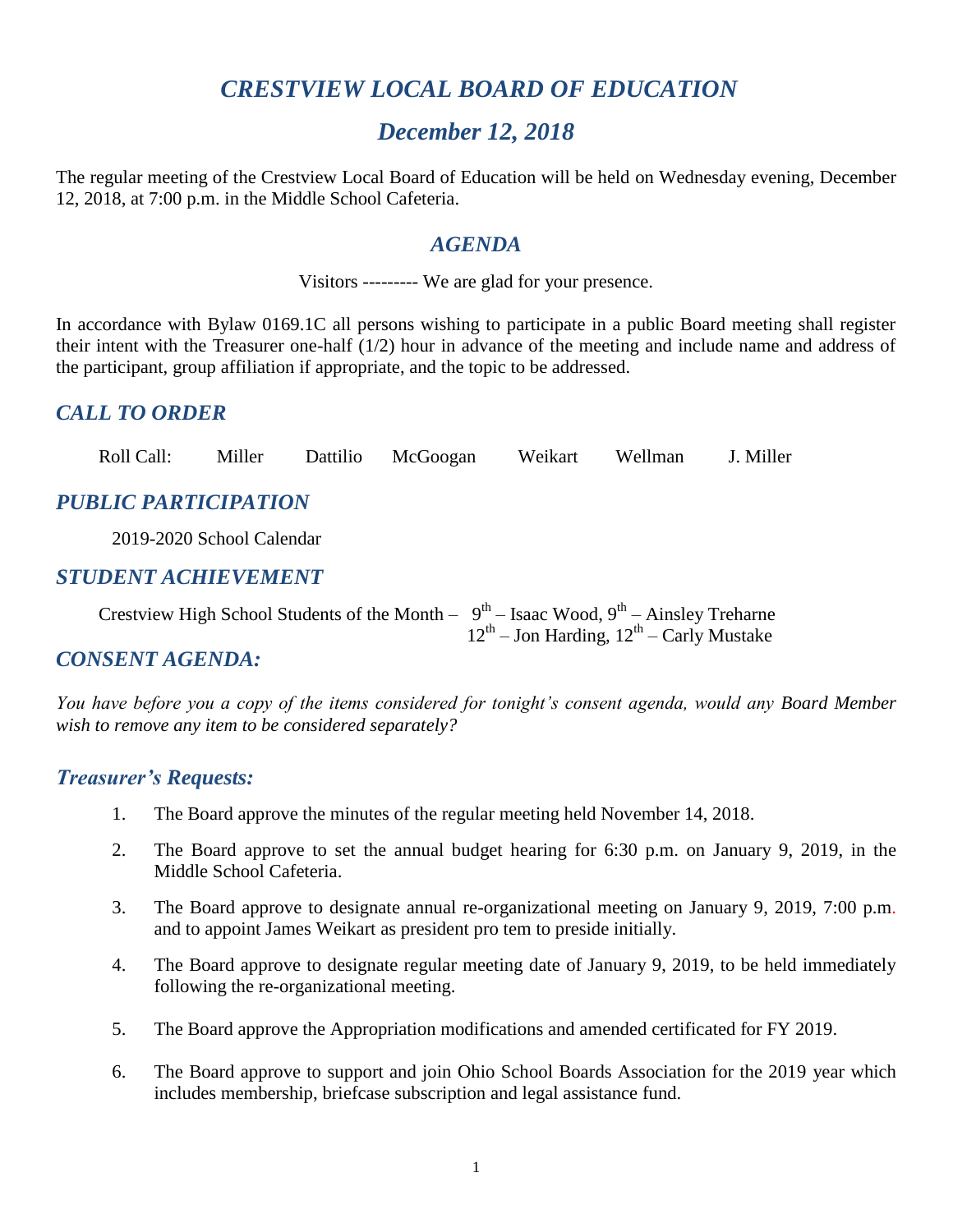7. The Board accept the following grants and authorize the Superintendent and Treasurer to complete the budget requests and take the necessary action to implement the programs:

| Title I                             | \$241,638.89 |
|-------------------------------------|--------------|
| Title II A                          | 43,897.66    |
| Title IV A                          | 21,111.14    |
| <b>OneNet Ohio Grant</b>            | 5,400.00     |
| <b>School Safety Training Grant</b> | 7039.90      |
| <b>TOTAL</b>                        | \$319,087.59 |

#### *Superintendent's Requests:*

- 1. The Board adopt the 2019-20 school year calendar as presented.
- 2. The Board approve the following nonteaching personnel on a one (1) year limited contract basis for the remainder of the 2018-19 school year; effective January 2, 2019, according to the salary schedule as recommended by Matthew T. Manley, Superintendent, all required reports are on file:

Thomas Belan – Custodian

3. The Board approve the following personnel for Athletic Department event positions for 2018-19 school year:

> Barbara Lipp - CHS Girls Basketball Scorekeeper Scott Hughes – CHS Boys Basketball Scorekeeper Patrica Finch – CHS Boys Basketball Clock Operator Donald Guy – CHS Girls Scoreboard Operator

- 4. The Board accept the resignation of Ryan Sheffield as  $7<sup>th</sup>$  Grade Boys Basketball Coach for the 2018-19 school year effective immediately.
- 5. The Board approve the following as non-paid volunteers for the 2018-19 school year; all required reports are on file:

Matthew Davidson – CHS Volunteer Head Girls Swimming Coach Ryan Sheffield – Volunteer Boys Basketball Coach

6. The Board grant a supplemental contract to the following licensed personnel for the 2018-19 as per salary schedule for the assignment designated; all required reports are on file:

Derek Ciapala – CMS 7th Grade Boys Basketball Coach

7. The Board approve the following certificated personnel be placed on the approved substitute list for the 2018-19 school year, be granted a limited teaching contract, substitute basis only, according to salary schedule; all required reports are on file:

> *High School, Middle School & Elementary School* Melanie Montgomery – General Education

#### **END of CONSENT AGENDA**

Recommend: The Board approve the consent agenda as presented:

Moved by  $\_\_$ , second by  $\_\_$  to approve consent agenda. Vote yes:  $\_\_$ ,  $\_\_$ ,  $\_\_$ ,  $\_\_$ ,  $\_\_$ ,  $\_\_$ Vote no: \_\_\_\_, \_\_\_, \_\_\_, \_\_\_, Absent: \_\_\_\_, \_\_\_. Motion carried \_\_\_\_. Failed \_\_\_\_.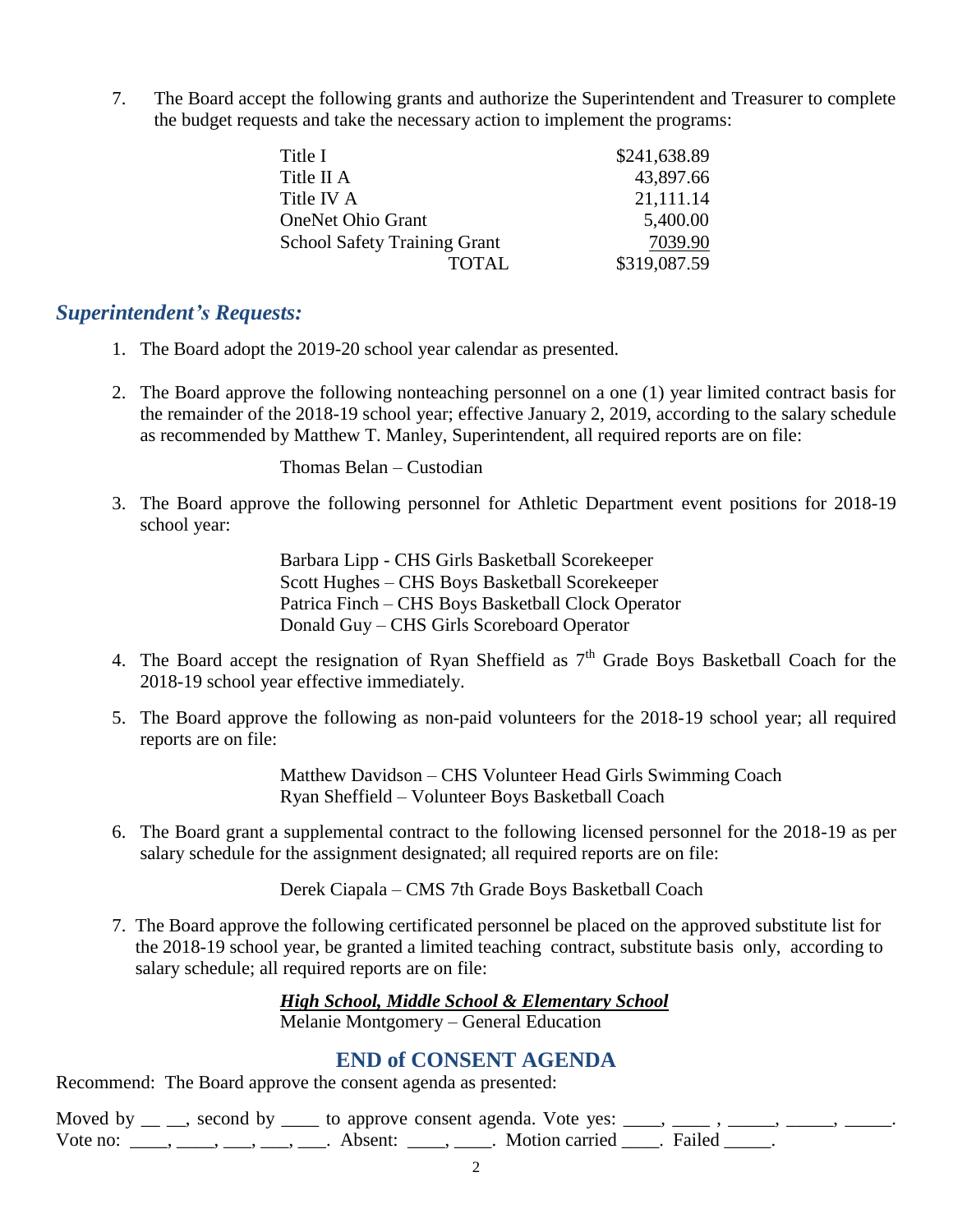#### *Treasurer's Requests/Recommendations not included in Consent Agenda:*

1. Recommend: The Board approve financial reports and investments as prepared and presented.

Moved by \_\_\_\_\_, second by \_\_\_\_\_. Vote yes: \_\_\_\_\_, \_\_\_\_\_, \_\_\_\_\_, \_\_\_\_\_, \_\_\_\_\_. Vote no: \_\_\_\_, \_\_\_\_\_, \_\_\_\_\_, \_\_\_\_\_\_. Absent: \_\_\_\_\_, \_\_\_\_\_. Motion carried \_\_\_\_\_. Failed \_\_\_\_\_.

2. Recommend: The Board approve the scrap and/or sale of the following items:

2001 Ford F150 pickup truck 2006 Utility Trailer 4 Sullivan Fans & Stands

Moved by \_\_\_\_\_, second by \_\_\_\_\_. Vote yes:  $\_\_\_\_\_\_\_\_\_\_\_\_\_\_\_$  \_\_\_\_, \_\_\_\_, \_\_\_\_. Vote no:  $\_\_\_\_\_\$ \_\_\_\_\_, \_\_\_\_\_\_, \_\_\_\_\_\_\_. Absent: \_\_\_\_\_\_, \_\_\_\_\_\_. Motion carried \_\_\_\_\_\_. Failed \_\_\_\_\_.

#### *Board Reports:*

| 1. Career Center Report               | Mrs. Wellman |
|---------------------------------------|--------------|
| 2. Student Achievement Liaison Report | Mr. Dattilio |
| 3. Legislative Report                 | Mr. Weikart  |
| 4. Student Board Member Report        | Mr. Miller   |

#### *Board Committee Reports:*

| 1. Buildings & Grounds | Mr. McGoogan |
|------------------------|--------------|
| 2. Athletic Council    | Mr. McGoogan |
| 3. Personnel           | Mrs. Wellman |
| 4. Finance Audit       | Mrs. Wellman |
| 5. Policy              | Mrs. Wellman |
| 6. Communications      | Mr. Weikart  |
| 7. Insurance           | Mr. Weikart  |
| 8. Business Advisory   | Mr. McGoogan |

#### *Administrative Reports:*

| 1. Elementary School | Mrs. Dangerfield      |
|----------------------|-----------------------|
| 2. Middle School     | Mrs. Lemaster         |
| 3. High School       | Mrs. Dickson          |
| 4. Special Education | Mr. Hill              |
| 5. Athletic          | Mr. Cusick/Mrs. Nappi |
| 6. Lunchroom         | <b>Miss Wilmes</b>    |
| 7. Technology        | Mr. Miller            |
| 8. Transportation    | Mr. Burbick           |
| 9. Maintenance       | Mr. Radman            |
|                      |                       |

**Superintendent's Report:** Mr. Manley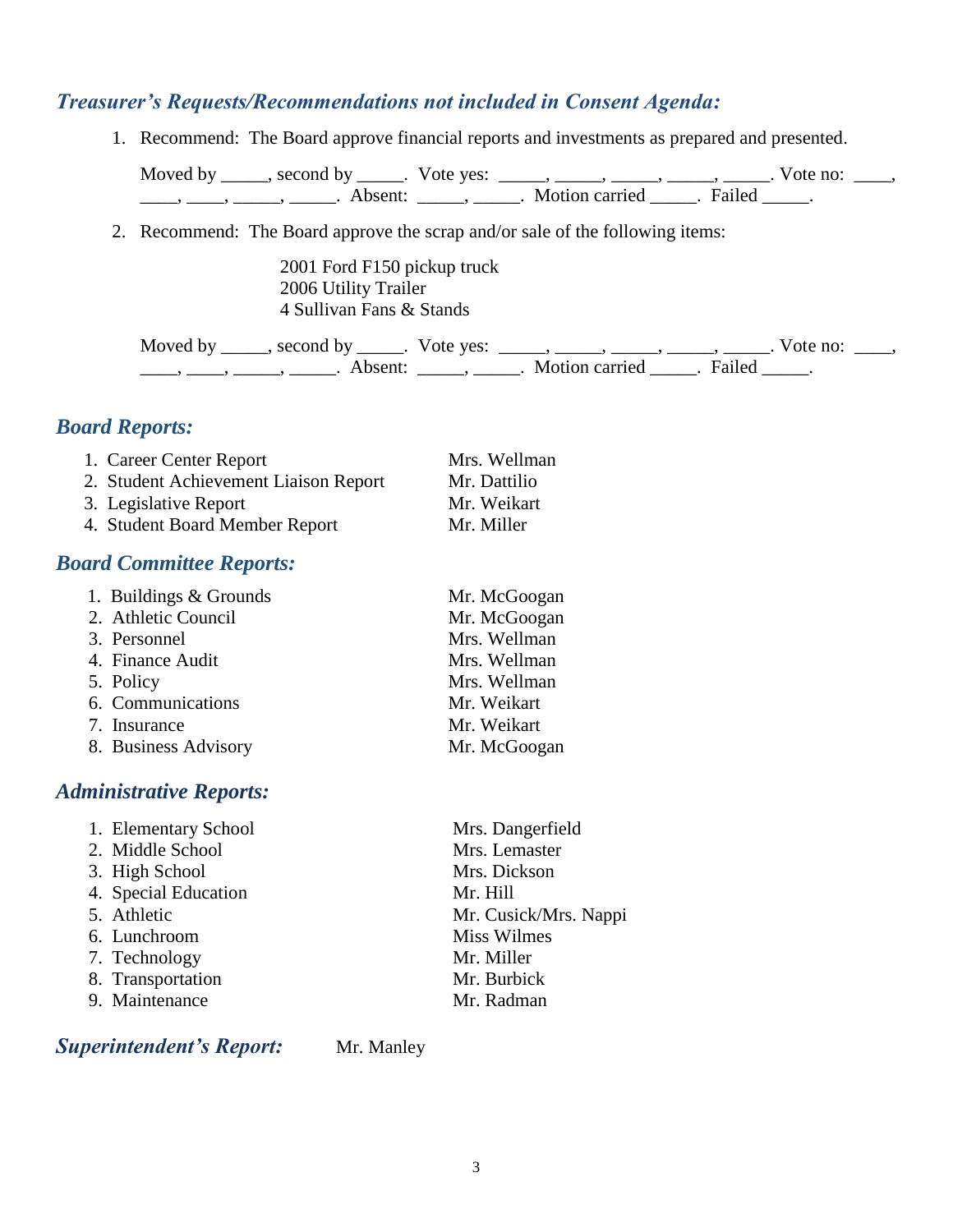# *Superintendent's Requests/Recommendations not included in Consent Agenda:*

1. Recommend: The Board adopt the following Board Policies/Bylaws which were presented for review at the November 14, 2018 board meeting:

| <b>Policy/Bylaw Number</b> | <b>Description</b>                                                                                                                                                                                                                                                                                                                                                                                                                                                                                                              | <b>New/Revised/Replacement</b> |
|----------------------------|---------------------------------------------------------------------------------------------------------------------------------------------------------------------------------------------------------------------------------------------------------------------------------------------------------------------------------------------------------------------------------------------------------------------------------------------------------------------------------------------------------------------------------|--------------------------------|
| 0131                       | Legislative                                                                                                                                                                                                                                                                                                                                                                                                                                                                                                                     | Revised                        |
| 0141.2                     | Conflict of Interest                                                                                                                                                                                                                                                                                                                                                                                                                                                                                                            | Revised                        |
| 0164                       | Notice of Meetings                                                                                                                                                                                                                                                                                                                                                                                                                                                                                                              | Revised                        |
| 0165.1                     | <b>Regular Meetings</b>                                                                                                                                                                                                                                                                                                                                                                                                                                                                                                         | Revised                        |
| 0165.2                     | <b>Special Meetings</b>                                                                                                                                                                                                                                                                                                                                                                                                                                                                                                         | Revised                        |
| 0165.3                     | Recess/Adjournment                                                                                                                                                                                                                                                                                                                                                                                                                                                                                                              | Revised                        |
| 0166                       | <b>Executive Session</b>                                                                                                                                                                                                                                                                                                                                                                                                                                                                                                        | Revised                        |
| 0168                       | Minutes                                                                                                                                                                                                                                                                                                                                                                                                                                                                                                                         | Revised                        |
| 0169.1                     | <b>Public Participation at Board Meetings</b>                                                                                                                                                                                                                                                                                                                                                                                                                                                                                   | Revised                        |
| 1240.01                    | Non-Reemployment of the Superintendent                                                                                                                                                                                                                                                                                                                                                                                                                                                                                          | Revised                        |
| 1422                       | Non-Discrimination & Equal Employment Opportunity                                                                                                                                                                                                                                                                                                                                                                                                                                                                               | Revised                        |
| 1541                       | Termination and Resignation                                                                                                                                                                                                                                                                                                                                                                                                                                                                                                     | Revised                        |
| 1662                       | Anti-Harassment                                                                                                                                                                                                                                                                                                                                                                                                                                                                                                                 | Revised                        |
| 2111                       | Parent & Family Engagement                                                                                                                                                                                                                                                                                                                                                                                                                                                                                                      | Revised                        |
| 2260                       | Non Discrimination & Access to Equal Educational                                                                                                                                                                                                                                                                                                                                                                                                                                                                                |                                |
|                            | Opportunity                                                                                                                                                                                                                                                                                                                                                                                                                                                                                                                     | Revised                        |
| 2261                       | <b>Title 1 Services</b>                                                                                                                                                                                                                                                                                                                                                                                                                                                                                                         | Revised                        |
| 2261.01                    | Parent & Family Member Participation in Title 1 Program                                                                                                                                                                                                                                                                                                                                                                                                                                                                         | Revised                        |
| 2261.03                    | District & School Report Card                                                                                                                                                                                                                                                                                                                                                                                                                                                                                                   | <b>New</b>                     |
| 3122                       | Non Discrimination & Equal Employment Opportunity                                                                                                                                                                                                                                                                                                                                                                                                                                                                               | Revised                        |
| 3140                       | Termination & Resignation                                                                                                                                                                                                                                                                                                                                                                                                                                                                                                       | Revised                        |
| 3362                       | Anti-Harassment                                                                                                                                                                                                                                                                                                                                                                                                                                                                                                                 | Revised                        |
| 4122                       | Non Discrimination & Equal Employment Opportunity                                                                                                                                                                                                                                                                                                                                                                                                                                                                               | Revised                        |
| 4140                       | Termination & Resignation                                                                                                                                                                                                                                                                                                                                                                                                                                                                                                       | Revised                        |
| 4162                       | Drug & Alcohol Testing of CDL License Holders and other                                                                                                                                                                                                                                                                                                                                                                                                                                                                         |                                |
|                            | employees who perform safety sensitive functions                                                                                                                                                                                                                                                                                                                                                                                                                                                                                | Revised                        |
| 4362                       | Anti-Harassment                                                                                                                                                                                                                                                                                                                                                                                                                                                                                                                 | Revised                        |
| 5517                       | Anti-Harassment                                                                                                                                                                                                                                                                                                                                                                                                                                                                                                                 | Revised                        |
| 5517.02                    | <b>Sexual Violence</b>                                                                                                                                                                                                                                                                                                                                                                                                                                                                                                          | Revised                        |
| 5610                       | Removal, Suspension, Expulsion, and Permanent exclusion                                                                                                                                                                                                                                                                                                                                                                                                                                                                         |                                |
|                            | of students                                                                                                                                                                                                                                                                                                                                                                                                                                                                                                                     | Revised                        |
| 5610.02                    | In-School Discipline                                                                                                                                                                                                                                                                                                                                                                                                                                                                                                            | Revised                        |
| 5610.03                    | <b>Emergency Removal of students</b>                                                                                                                                                                                                                                                                                                                                                                                                                                                                                            | Revised                        |
| 5611                       | Due Process Rights                                                                                                                                                                                                                                                                                                                                                                                                                                                                                                              | Revised                        |
| 6325                       | Procurement-Federal Grants/Funds                                                                                                                                                                                                                                                                                                                                                                                                                                                                                                | Revised                        |
| 8141                       | Mandatory Reporting of Misconduct by Licensed                                                                                                                                                                                                                                                                                                                                                                                                                                                                                   |                                |
|                            | Employees                                                                                                                                                                                                                                                                                                                                                                                                                                                                                                                       | Revised                        |
| 8403                       | <b>School Resource Officer</b>                                                                                                                                                                                                                                                                                                                                                                                                                                                                                                  | <b>New</b>                     |
|                            | Moved by _____, second by _____. Vote yes: ____, _____, _____, _____, _____. Vote no: _____,<br>$\frac{1}{\sqrt{1-\frac{1}{2}}}, \frac{1}{\sqrt{1-\frac{1}{2}}}, \frac{1}{\sqrt{1-\frac{1}{2}}}, \frac{1}{\sqrt{1-\frac{1}{2}}}, \frac{1}{\sqrt{1-\frac{1}{2}}}, \frac{1}{\sqrt{1-\frac{1}{2}}}, \frac{1}{\sqrt{1-\frac{1}{2}}}, \frac{1}{\sqrt{1-\frac{1}{2}}}, \frac{1}{\sqrt{1-\frac{1}{2}}}, \frac{1}{\sqrt{1-\frac{1}{2}}}, \frac{1}{\sqrt{1-\frac{1}{2}}}, \frac{1}{\sqrt{1-\frac{1}{2}}}, \frac{1}{\sqrt{1-\frac{1}{2}}$ |                                |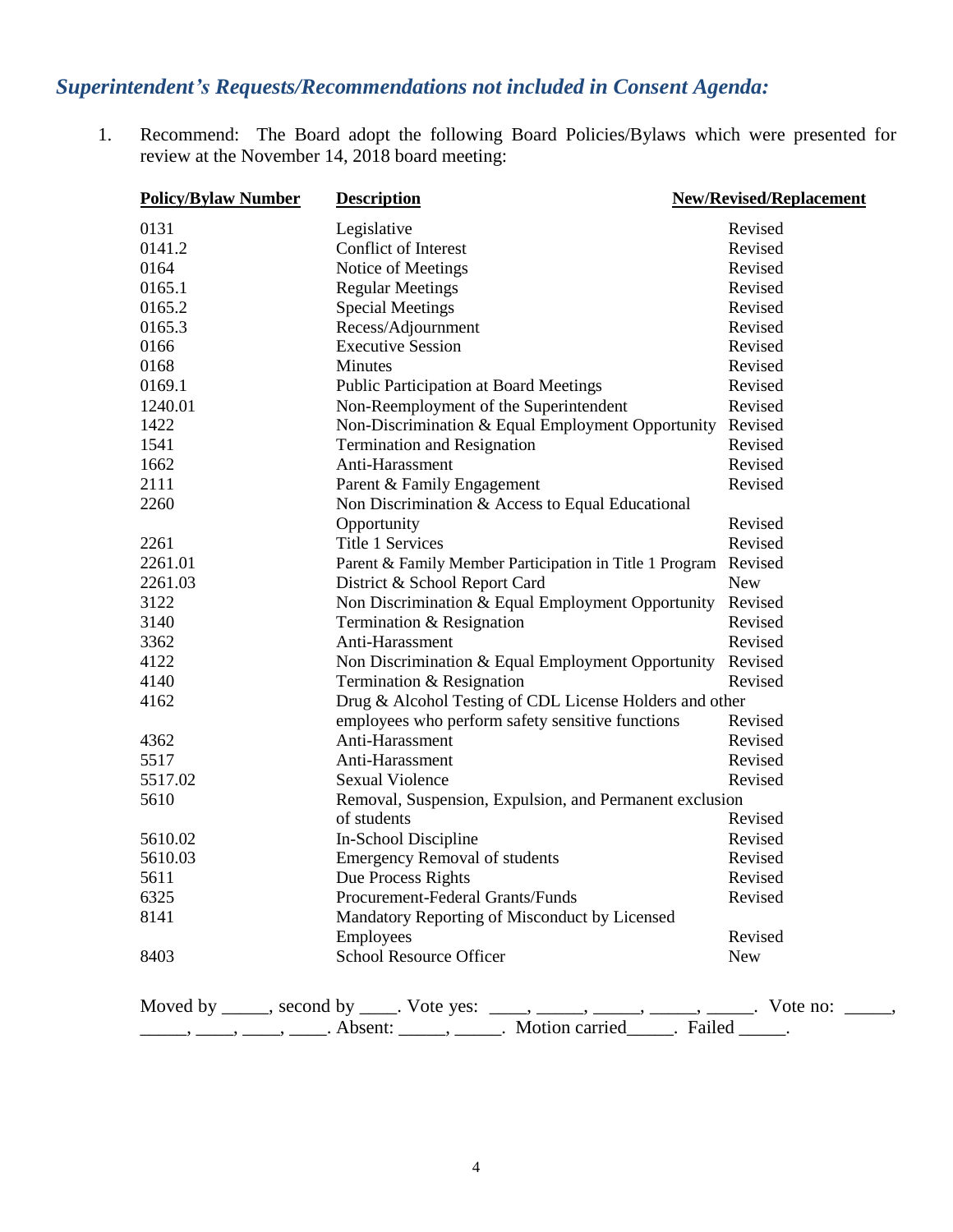2. Recommend: The Board sanction the following as club sports with the Ohio High School Athletic Association, effective 2018-19 season and to allow participation in the 2018-19 OHSAA Meets:

> Indoor Track Bowling

Moved by \_\_\_\_, second by \_\_\_\_. Vote yes:  $\frac{1}{\sqrt{2}}$ , \_\_\_\_, \_\_\_\_, \_\_\_\_, \_\_\_\_, Wote no: \_\_\_\_, \_\_\_\_\_\_, \_\_\_\_\_, \_\_\_\_\_. Absent: \_\_\_\_\_\_, \_\_\_\_\_\_. Motion carried \_\_\_\_\_. Failed \_\_\_\_\_.

 3. Recommend: To appoint Charles Wellman to the Columbiana County Career and Technical Center for a two (2) year period beginning January 1, 2019.

Moved by \_\_\_\_, second by \_\_\_\_. Vote yes:  $\frac{1}{\sqrt{2}}$ , \_\_\_\_, \_\_\_\_, \_\_\_\_, \_\_\_\_, Wote no: \_\_\_\_, \_\_\_\_\_\_, \_\_\_\_\_, \_\_\_\_\_. Absent: \_\_\_\_\_\_, \_\_\_\_\_\_. Motion carried \_\_\_\_\_. Failed \_\_\_\_\_.

4. Recommend: The Board approve the adoption of the guidelines for gifted identification and service.

Moved by \_\_\_\_, second by \_\_\_\_. Vote yes:  $\frac{1}{\sqrt{2}}$ , \_\_\_\_, \_\_\_\_, \_\_\_\_, \_\_\_\_, Wote no: \_\_\_\_, \_\_\_\_\_\_, \_\_\_\_\_, \_\_\_\_\_. Absent: \_\_\_\_\_\_, \_\_\_\_\_\_. Motion carried \_\_\_\_\_. Failed \_\_\_\_\_.

 5. Recommend: The Board approve a resolution declaring the necessity of submitting to the electors of the school district the single question of the issuance of school improvement bonds in the aggregate principal amount of \$5,200,000 and the levy of an additional 0.5-mill tax to provide funds for the acquisition, construction, enlargement, renovation, and financing of general permanent improvements, pursuant to section 5705.218 of the revised code.

**WHEREAS,** pursuant to Section 5705.218 of the Revised Code and as provided in this Resolution, this Board has determined to submit to the electors of the School District, at an election to be held on May 7, 2019, a single proposal consisting of the question of (i) issuing bonds for the purpose stated in Section 1 and levying a tax to pay debt charges on such bonds and any securities issued in anticipation thereof and (ii) levying a tax outside the ten-mill limitation to provide funds for the acquisition, construction, enlargement, renovation, and financing of general permanent improvements; and

**WHEREAS**, pursuant to Section 5705.03(B) of the Revised Code, when this Board determines that it is necessary to levy a tax outside the ten-mill limitation for any purpose authorized by the Revised Code, this Board is required to certify to the Columbiana County Auditor a resolution containing certain information and requesting the County Auditor to make certain certifications to this Board; and

**WHEREAS**, Section 5705.218(A) of the Revised Code provides further requirements relating to the County Auditor's certifications and this Board's resolution requesting same; and

**WHEREAS**, the School District previously applied for and received consents from the State Tax Commissioner and the State Superintendent of Public Instruction to the submission of the question of the issuance of bonds at the election held on November 6, 2018, pursuant to Section 133.06(C) of the Revised Code; and

**WHEREAS**, pursuant to Section 133.06(C), State Board of Education Policy SF-A and Ohio Department of Taxation Tax Equalization Division Bulletin 8, if the electors do not approve the issuance of securities at the election for which the State Tax Commissioner and the State Superintendent of Public Instruction consented to the submission of the question, a school district may submit the same question to the electors on the date that the next election may be held under Section 3501.01 of the Revised Code without submitting a new request for consents, provided that the question has the same (i) maximum maturity, (ii) principal amount and (iii) purpose clause;

**NOW, THEREFORE, BE IT RESOLVED** by the Board of Education of Crestview Local School District, County of Columbiana, Ohio, at least two-thirds (⅔) of all members elected thereto concurring, that: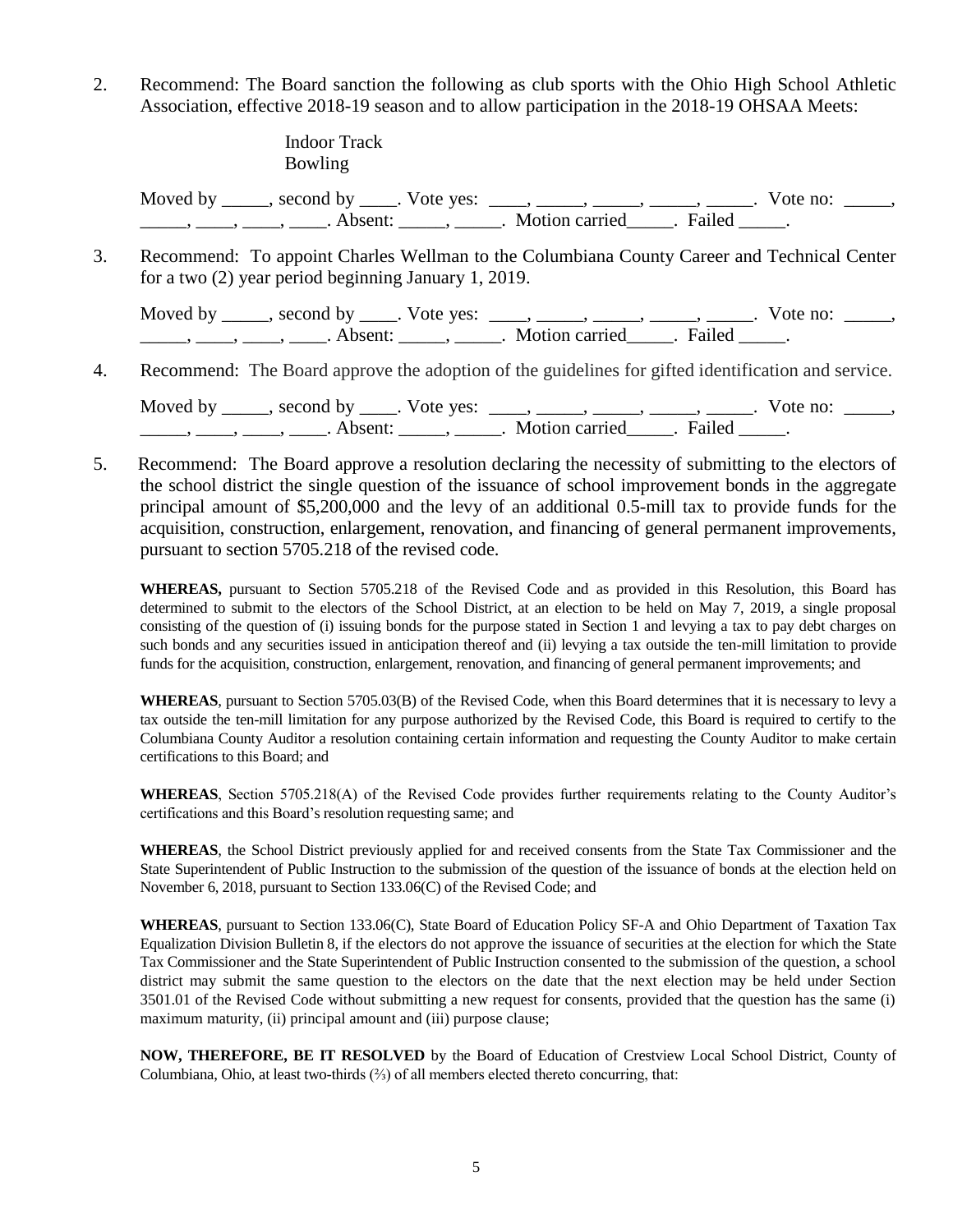Section 1. Declaration of Necessity of Bonds. This Board finds, determines and declares that it is necessary to issue general obligation bonds of the School District in the aggregate principal amount of \$5,200,000 for the purpose of constructing, furnishing, equipping a new PreK-12 school building and otherwise improving school district buildings and facilities and clearing, improving and equipping their sites (the Bonds), and to levy a tax outside of the ten-mill limitation imposed by Section 2 of Article XII of the Ohio Constitution to pay the debt charges on the Bonds and any anticipatory securities, such tax being an additional tax. The approximate date of the Bonds will be July 1, 2019. The maximum number of years over which the principal of the Bonds may be paid is 35, and the Bonds will bear an interest rate now estimated at 5.25% per year,

payable semiannually. This Board anticipates that the tax to be levied for debt charges on the Bonds and/or any such anticipatory securities will be first placed on the tax list and duplicate in tax year 2019, for first collection in 2020. The term of years of said tax shall be the number of years during which debt charges shall be payable on the Bonds and any anticipatory securities, and said tax shall be levied on the entire territory of the School District.

Section 2. Declaration of Necessity of Tax Levy. This Board finds, determines and declares that the amount of taxes that may be raised within the ten-mill limitation by levies on the tax list and duplicate will be insufficient to provide an adequate amount for the present and future requirements of the School District, and that it is necessary to levy a tax in excess of that limitation at the rate of 0.5 mill for a continuing period of time to provide funds for the acquisition, construction, enlargement, renovation, and financing of general permanent improvements, commencing in tax year 2019, for first collection in calendar year 2020, such tax being an additional tax. Said tax shall be levied on the entire territory of the School District.

 Section 3. Submission of Single Question to the Electors. Pursuant to Section 5705.218 of the Revised Code, the single question of (i) the issuance of the Bonds and the levy of the associated tax for debt charges and (ii) the levy of an additional tax of 0.5 mill for the purpose and duration stated in Section 2 shall be submitted to the electors of the School District at an election to be held in the School District on May 7, 2019. Said question shall be submitted to the entire territory of the School District. The School District has territory only in the County of Columbiana.

Section 4. Certification and Delivery of Resolution to County Auditor. The Treasurer of this Board is directed to certify a copy of this Resolution to the Columbiana County Auditor, and, in accordance with Sections 5705.03(B) and 5705.218 of the Revised Code, this Board hereby requests the County Auditor to certify to it (i) the total current tax valuation of the School District, (ii) the estimated average annual property tax levy, expressed in dollars and cents for each one hundred dollars of tax valuation and in mills for each one dollar of tax valuation, that the County Auditor estimates to be required throughout the stated maturity of the Bonds to pay debt charges on the Bonds, assuming that they are all issued in one series bearing interest and maturing in substantially equal principal amounts in each year over the maximum number of years over which the principal of the Bonds may be paid, both as stated in Section 1, and that the amount of the tax valuation of the School District for the current year (or, if that amount is not determined, the estimated amount of that tax valuation submitted by the County Auditor to the County Budget Commission) remains the same throughout the maturity of the Bonds (except as otherwise provided in Section 133.18(C)(2) of the Revised Code), and (iii) the dollar amount of revenue that would be generated annually by the additional tax levy referred to in Section 2.

 Section 5. Earmark and Pledge of Proceeds. If the electors of the School District approve the question referred to in Section 3 on May 7, 2019, this Board intends to earmark, apply and pledge (i) from proceeds of the voter-authorized securities the amount necessary to pay the local share of a classroom facilities improvement project in conjunction with the Ohio Facilities Construction Commission (the Commission Project) and (ii) from the proceeds of the tax levy to provide funds for the acquisition, construction, enlargement, renovation, and financing of general permanent improvements, that which is necessary and sufficient to meet the requirements of Chapter 3318 of the Revised Code for paying costs of maintaining the classroom facilities that are part of the Commission Project, for the requisite period of time.

 Section 6. Compliance with Open Meeting Requirements. This Board finds and determines that all formal actions of this Board and of any of its committees concerning and relating to the adoption of this Resolution were taken, and that all deliberations of this Board and of any of its committees that resulted in those formal actions were held, in meetings open to the public in compliance with the law.

 Section 7. Captions and Headings. The captions and headings in this Resolution are solely for convenience of reference and in no way define, limit or describe the scope or intent of any Sections, subsections, paragraphs, subparagraphs or clauses hereof.